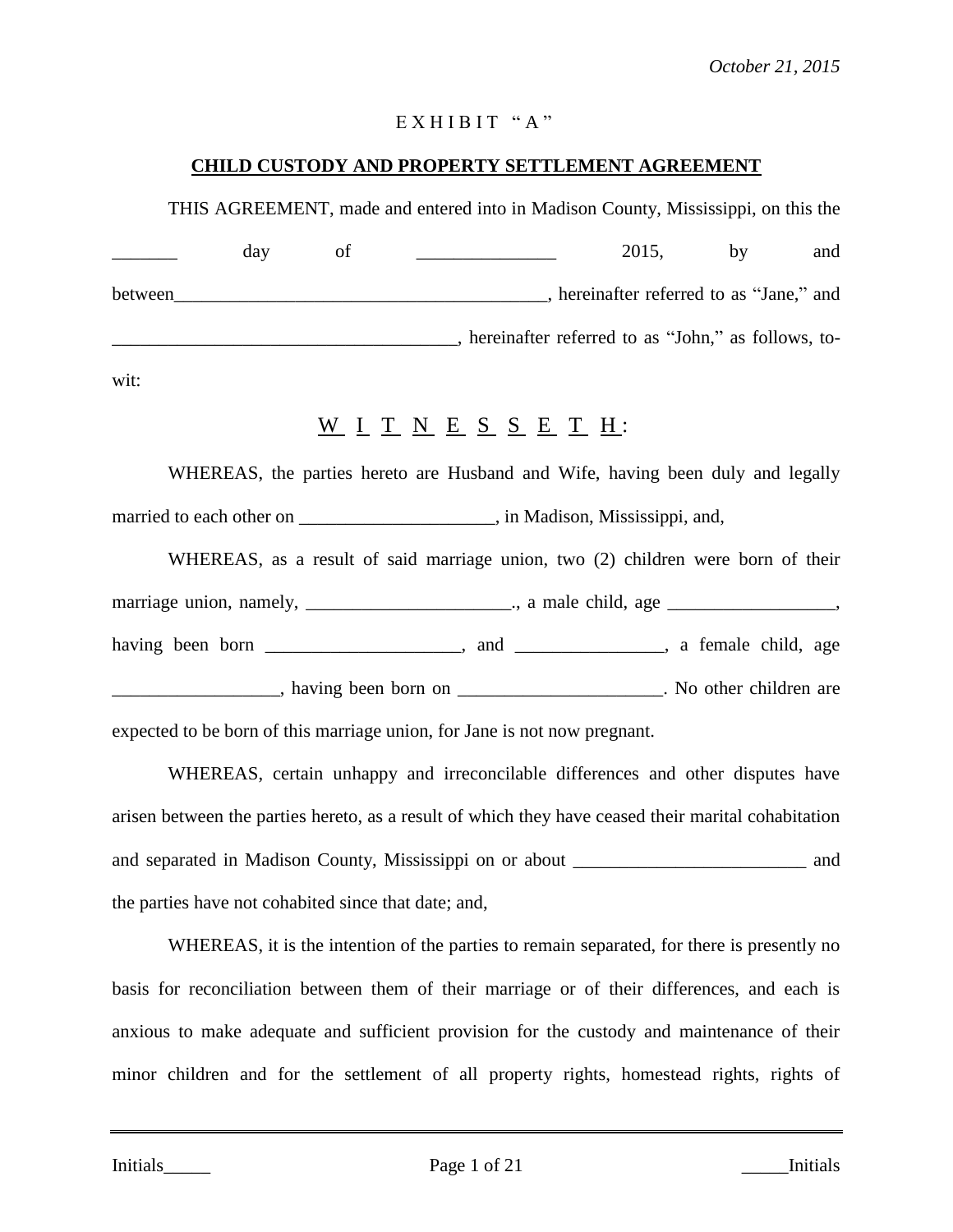inheritance from the other and any and all other rights and obligations existing between the parties and arising by virtue of their marriage contract and relationship.

NOW, THEREFORE, in consideration of the premises, and the mutual promises and undertakings herein contained, and the mutual benefits accruing to each party, and for other good and valuable considerations, the receipt and sufficiency of all of which is hereby acknowledged, John and Jane, having been given an opportunity to consult with an attorney of his or her choice regarding the provisions contained herein, and further recognizing and acknowledging that John alone has been represented and advised by \_\_\_\_\_\_\_\_\_\_\_\_\_\_\_\_\_\_\_\_\_\_\_\_\_\_\_\_\_\_\_\_\_\_\_\_\_, attorneys and counselors of law in the State of Mississippi, while Jane has been represented and advised by \_\_\_\_\_\_\_\_\_\_\_\_\_\_\_\_\_\_\_\_\_\_\_\_\_\_\_\_\_\_\_\_\_\_\_\_\_\_, attorneys and counselors of law in the State of Mississippi.

WHEREAS, John and Jane freely and fully accept the provisions and terms and conditions hereof and covenant and hereby agree as follows:

#### *Freedom from Interference*

1.

That the parties may, and shall, at all times hereafter, live separate and apart, and each shall be free from interference, authority and control, direct or indirect, by the other, as fully as if he or she were never married. The parties shall not molest or interfere with each other, nor shall either of them compel or attempt to compel the other to cohabit or dwell with him or her by any means whatsoever, and each party shall respect the privacy of the other. Each party shall live at such place or places as he or she shall select, except as hereinafter specifically provided.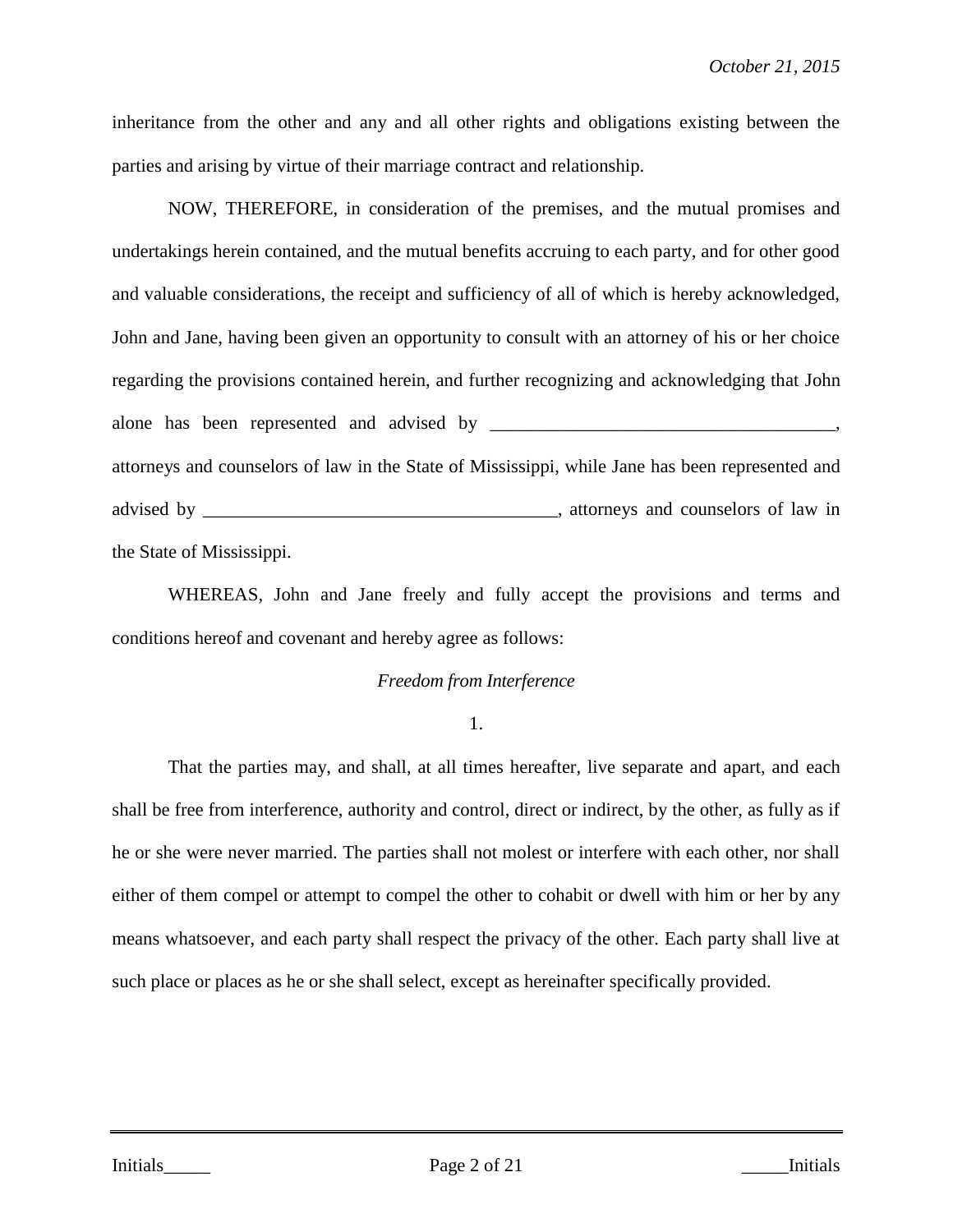#### *Child Custody and Visitation*

2.

The parties agree they will share the joint legal custody of their minor children, but Jane is entitled to and shall have the physical custody, subject only to John's right to reasonable visitation with said children as follows:

- (a) Every other weekend beginning at 4:00 p.m. or when he picks up the children from school (or Jane's house) on Friday, and ending at 6:00 p.m. on Sunday;
- (b) For mid-week visitation, John shall have the children with him, beginning at 4:00 p.m. or when he picks up the children from school (or Jane's house) on Wednesday, and ending at 8:00 a.m. or when he returns the children to school Thursday morning;
- (c) Two (2) full weeks during the summer to be coordinated and agreed upon by the parties on or before May  $15<sup>th</sup>$  of each year. In the event the parties are unable to agree, said times shall be designated as the first week of June beginning on Friday at 6:00 p.m. and ending on the following Friday at 6:00 p.m. and the third week of July beginning on Friday at 6:00 p.m. and ending on the following Friday at 6:00 p.m.;
- (d) The Christmas and New Year's Holiday shall be divided into two (2) periods. The "first" period shall begin upon the children's dismissal from school for the Christmas vacation and shall extend until 2:00 p.m. on December  $25<sup>th</sup>$ . The "second" period shall begin at 2:00 p.m. on December  $25<sup>th</sup>$  and shall extend until 6:00 p.m. on the day prior to school resumption. In odd-numbered years, Jane shall have the "first" period. In odd-numbered years, John shall have the "second"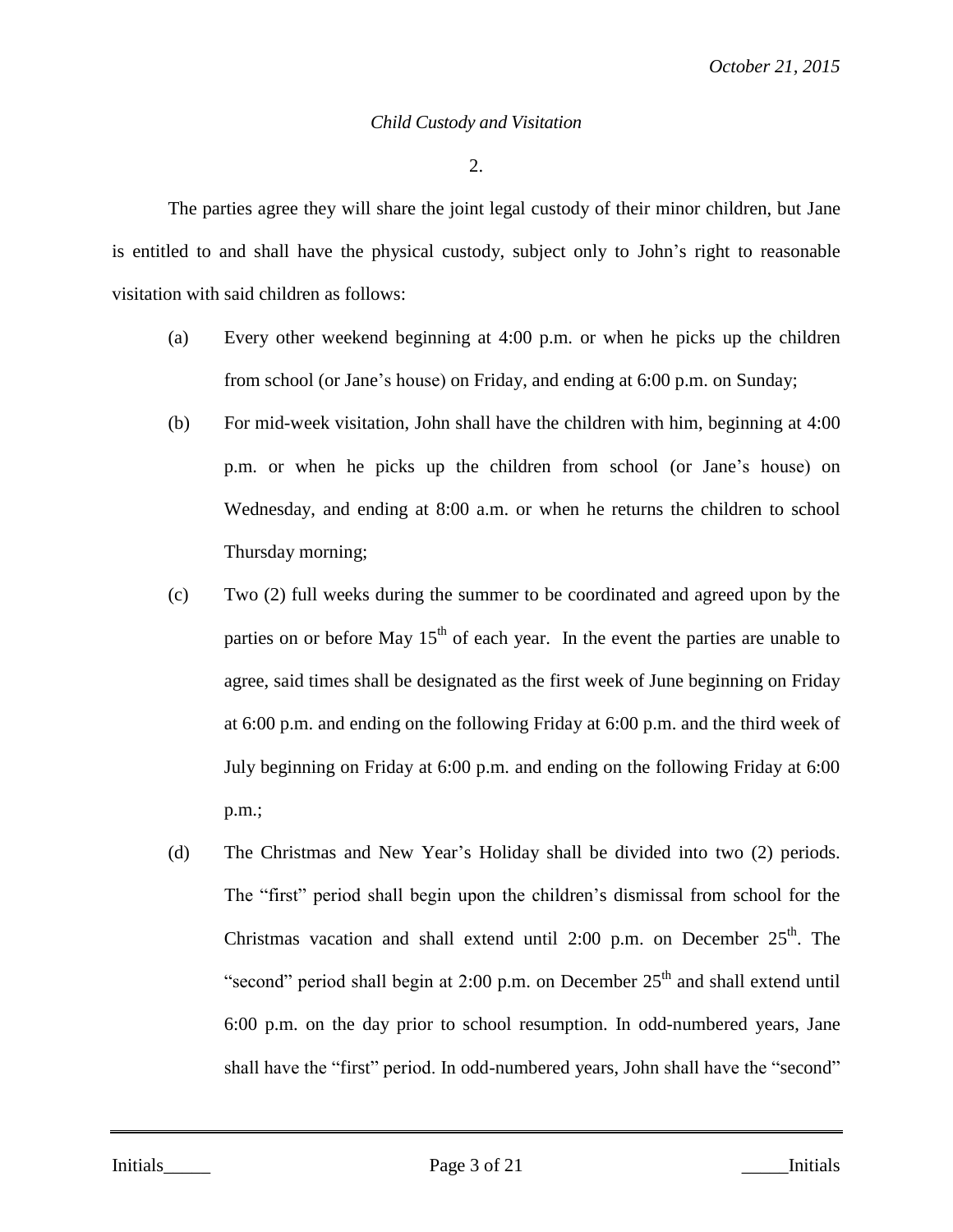period. In even-numbered years, Jane shall have the "second" period. In evennumbered years, John shall have the "first" period.

- (e) During the Thanksgiving Holiday in odd-numbered years, beginning at 6:00 p.m. on the day school is released and ending at 6:00 p.m. on the Wednesday before Thanksgiving, while Jane will always have the right to have the children with her for said times in even-numbered years. During the Thanksgiving Holiday in even-numbered years, beginning at 6:00 p.m. on the Wednesday before Thanksgiving and ending at 6:00 p.m. on the following Sunday, while Jane will always have the right to have the children with her for said times in oddnumbered years;
- (f) During the Easter Holiday in even-numbered years, beginning at 6:00 p.m. on Thursday and ending at 6:00 p.m. on Saturday, while Jane will always have the right to have the children with her for said times in odd-numbered years. Jane will have the children with her each and every year beginning at 6:00 p.m. on Saturday and ending at 1:00 p.m. on Easter Sunday while John will have the children with him each and every year on Easter Sunday beginning at 1:00 p.m. and ending at 6:00 p.m.
- (g) During Memorial Day Weekend in odd-numbered years, beginning at 6:00 p.m. on Friday and ending at 6:00 p.m. on Memorial Day, while Jane will always have the right to have the children with her during Memorial Day Weekend for said times in even-numbered years;
- (h) For Independence Day (July  $4<sup>th</sup>$ ) in even-numbered years, beginning at 6:00 p.m. on July  $3^{rd}$  and ending at 6:00 p.m. on July  $5^{th}$ , while Jane will always have the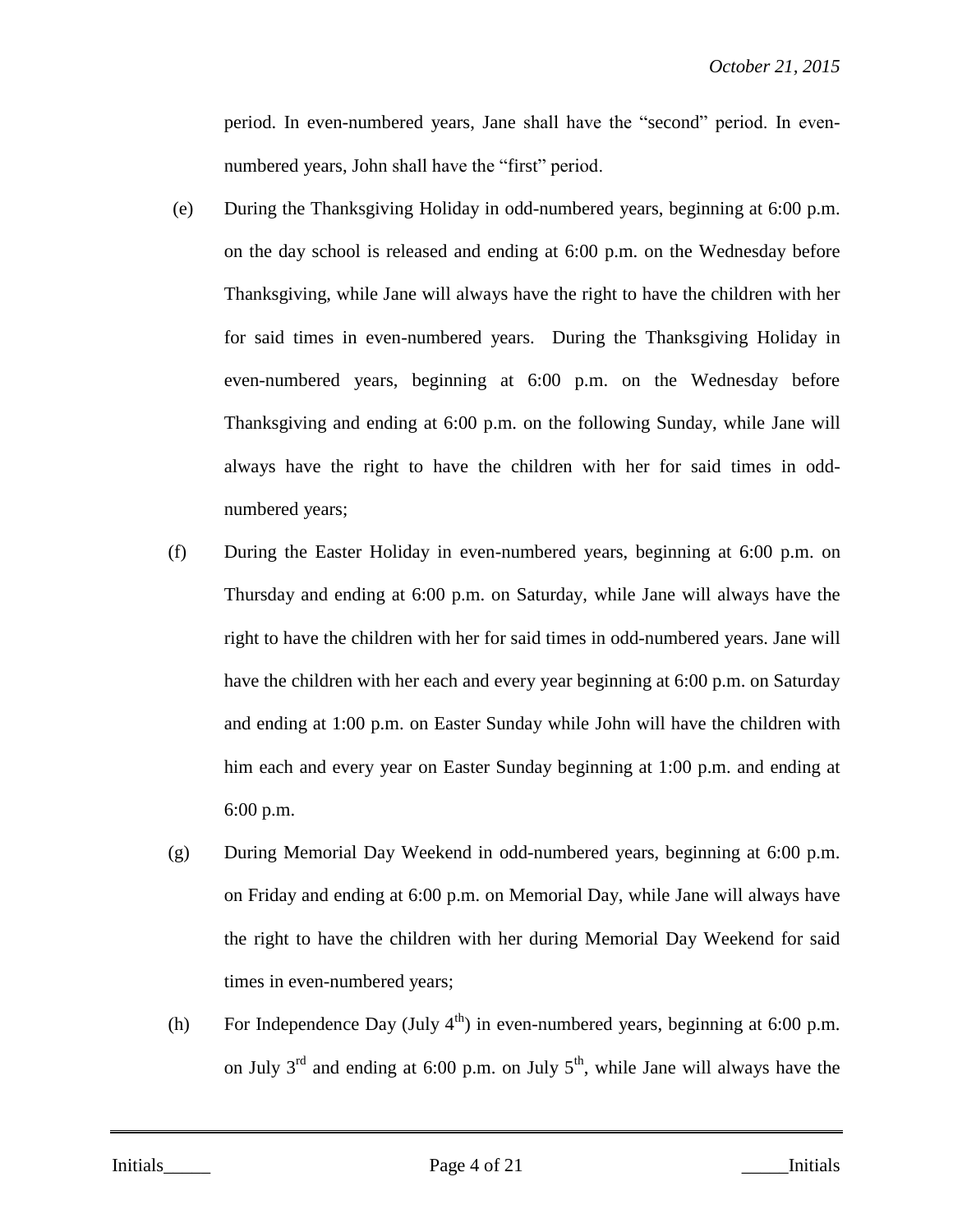right to have the children with her for Independence Day during said times in oddnumbered years;

- (i) During Labor Day Weekend in odd-numbered years, beginning at 6:00 p.m. on Friday and ending at 6:00 p.m. on Labor Day, while Jane will always have the right to have the children with her during Labor Day Weekend for said times in even-numbered years;
- (j) On Father's Day Weekend each and every year, beginning at 6:00 p.m. on Friday and ending at 6:00 p.m. on Father's Day, while Jane will always have the right to have the children with her on Mother's Day Weekend each and every year during the same period;
- (k) John will have the right to have both children with him for at least three (3) hours on each of the children's birthdays and on his own birthday each year, with said three-hour period to be designated as 3:00 p.m. to 6:00 p.m. unless otherwise agreed to by the parties; provided further, however, that if John is invited to and attends a birthday celebration arranged by Jane, his attendance at that party will be in lieu of the three (3) hours he would otherwise be allowed to spend with the children from  $3:00$  p.m. to  $6:00$  p.m.;
- (l) The specific periods for holidays and other special days shall take precedence over and preempt regular weekend visitation;
- (m) The parties shall have the right to temporarily alter or change the above custody schedule from time to time as they may agree upon, but changes which are intended to be permanent must be agreed upon in writing and modified by Court Order;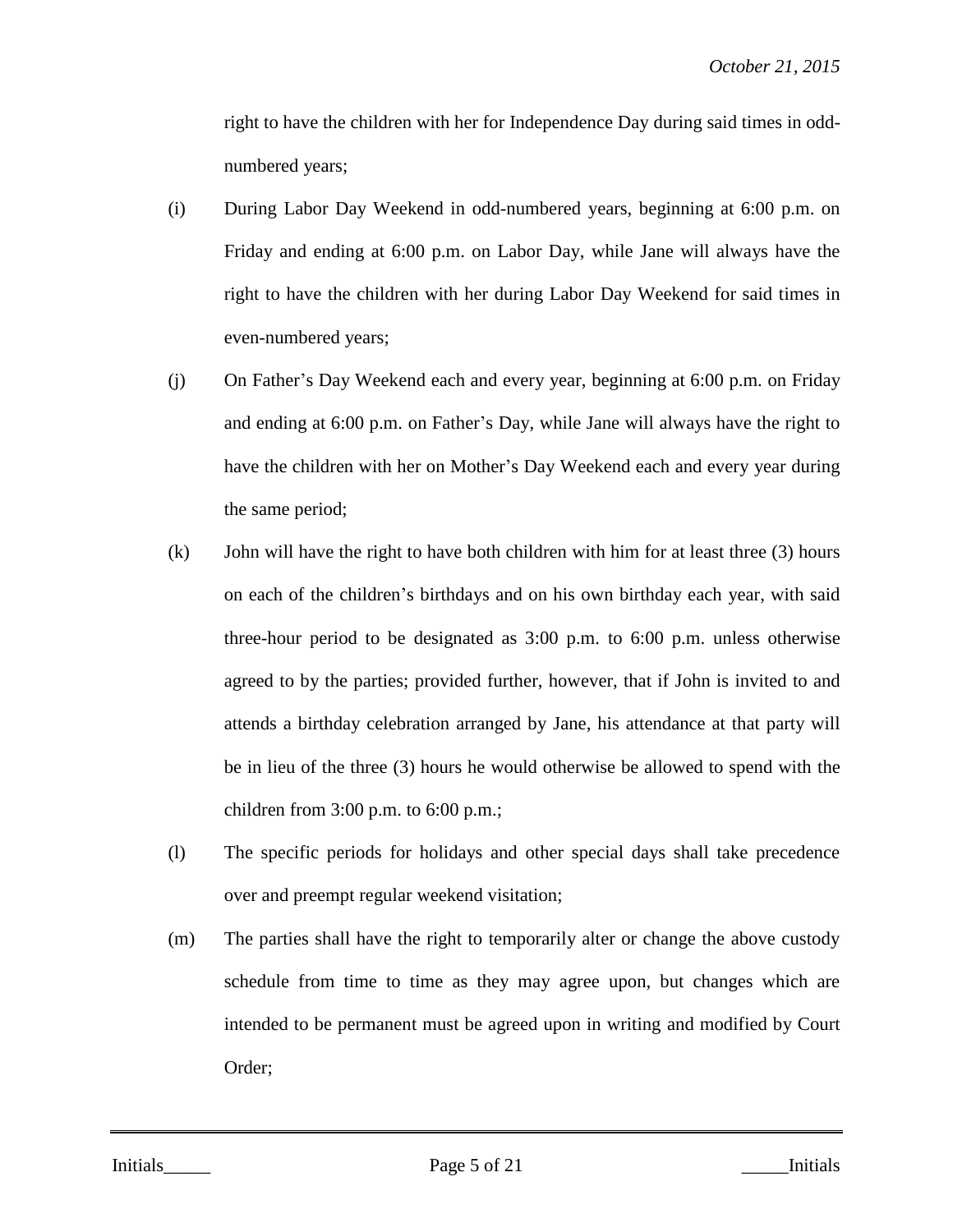- (n) John and Jane shall exert every reasonable effort to maintain open communication between the children and the other parent and to foster a feeling of affection between said children and the other parent, and the parties shall make reasonable efforts to consult with each other with regard to the children's education, illnesses, operations, and other matters of similar importance affecting said children, whose wellbeing, education and development shall at all times be the paramount consideration of both parents. Neither John nor Jane shall do anything that may estrange or alienate the minor children from the other party or to injure the minor children's opinions as to their parents, or which may hamper the free and natural development of the children's love and respect for both parents. Finally, each party shall make a reasonable and diligent effort to keep the other parent informed of the children's school programs and sporting events so as to afford the other parent an opportunity to attend and participate. Each party shall have access to the school and medical records of the children; and,
- (o) Each party agrees to have the safety of the minor children as a primary concern at all times and will make the necessary precautions when the children are with them to: (1) utilize seatbelts during automobile transportation; (2) refrain from immoral or offensive conduct or language; (3) refrain from the consumption of illegal drugs; (4) refrain from driving after having consumed alcohol or while consuming alcohol or other mind altering substances, including prescription medications which provide warnings not to drive; (5) place the children in life jackets, orange vests and other safety clothing as required by law when hunting, swimming, fishing or engaging in other recreational activities; (6) refrain from smoking or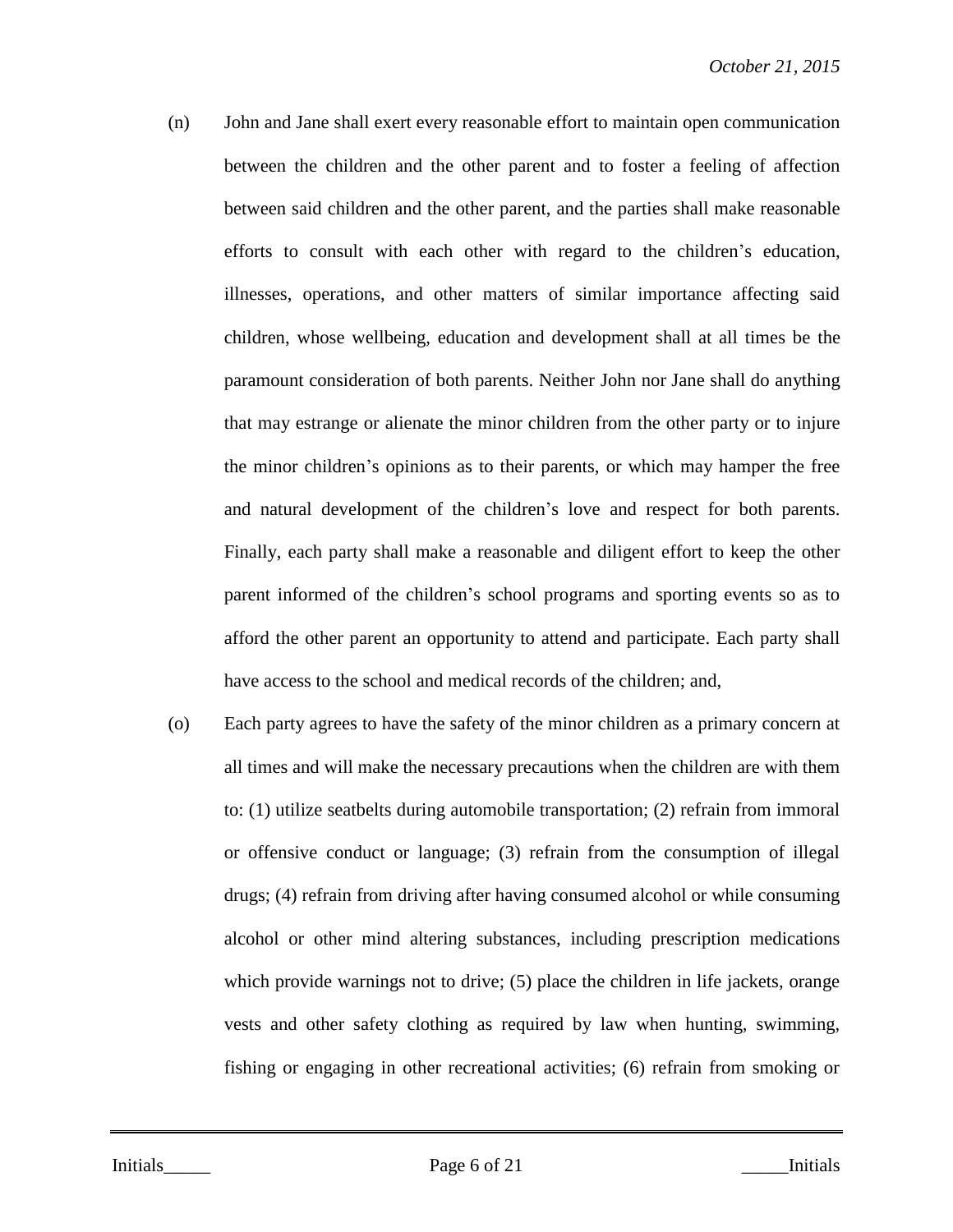allowing others to smoke wherein the children will be subjected to secondary inhalation; (7) immediately inform the other parent if a child becomes ill; (8) refrain from allowing the children to ride in any vehicle, including ATVs, boats or other motorized vehicles with anyone who has consumed any alcohol or other mind altering substance; (9) make sure that the children are properly supervised at all times; (10) ensure that the children attend all scheduled classes at school unless they are sick or have an unavoidable obligation;

- (p) Neither party shall permit the children to be exposed to the use of illegal drugs, excessive alcohol, tobacco products of any kind, or overnight visitation by a member of the opposite sex not related by blood or marriage. Neither John nor Jane shall have a roommate of either gender.
- (q) Notwithstanding the other provisions of this Agreement, Jane and John shall cooperate so that either will have the minor children on a reasonable basis for family weddings, funerals, reunions and other special family events involving the families of Jane and John;
- (r) Except as otherwise specified herein and unless otherwise agreed upon by the parties, John shall pick up the minor children from Jane's residence at the beginning of his visitation periods and he shall return the children to Jane's residence at the end of his visitation periods. However, in the event either party relocates from the tri-county area of Hinds, Madison and Rankin County, Mississippi, the parties shall meet at a mutually agreeable midway location to facilitate custody exchanges, or otherwise equally divide the transportation responsibilities; and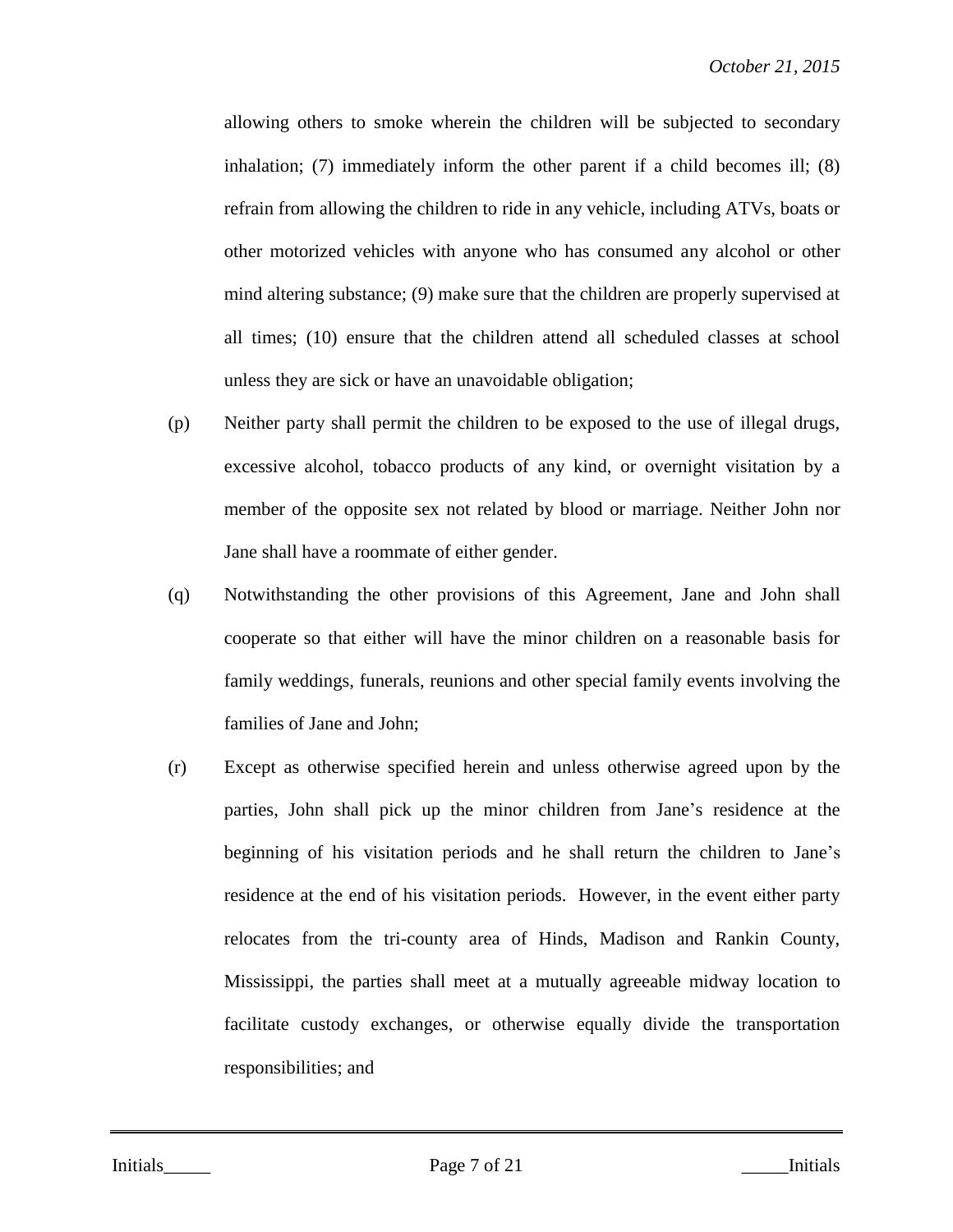(s) In the event either party should need to secure the services of a baby-sitter (including relatives) for the children for whatever reason on an overnight basis, the other party should be consulted first and given the opportunity to act as "babysitter."

# *Child Support*

3.

(a) The parties recognize John is an able bodied man who is willing and capable of making the reasonable and necessary provisions for the support and maintenance of his children. John, therefore, agrees to pay unto Jane as a form of child support, the sum of **EXECUTE:** per month when both children are unemancipated and per month when only one child is unemancipated, unless otherwise modified by subsequent Court Order. Said child support shall be due on the first of each month. John shall immediately tender unto Jane the sum of \$1,000.00 as child support for the month of August coupled with all outstanding expenditures being paid by previous agreement. This amount substantially comports with the statutory guidelines established in MISS. CODE ANN. §43-19-101. Child support being paid for two children will be reduced by 25% per child who is enrolled in college and living away from home. If and when one of the parties' children is emancipated and another remains an unemancipated minor who is attending college and living away from home, child support shall be reduced by 50%.

(b) John shall provide Jane with a copy of his state and federal income tax returns, with schedules, each and every year, on or before April  $15<sup>th</sup>$ .

(c) John shall be responsible for fifty percent (50%) and Jane shall be responsible for fifty percent (50%) of the costs of the minor children's curricular and extra-curricular expenses,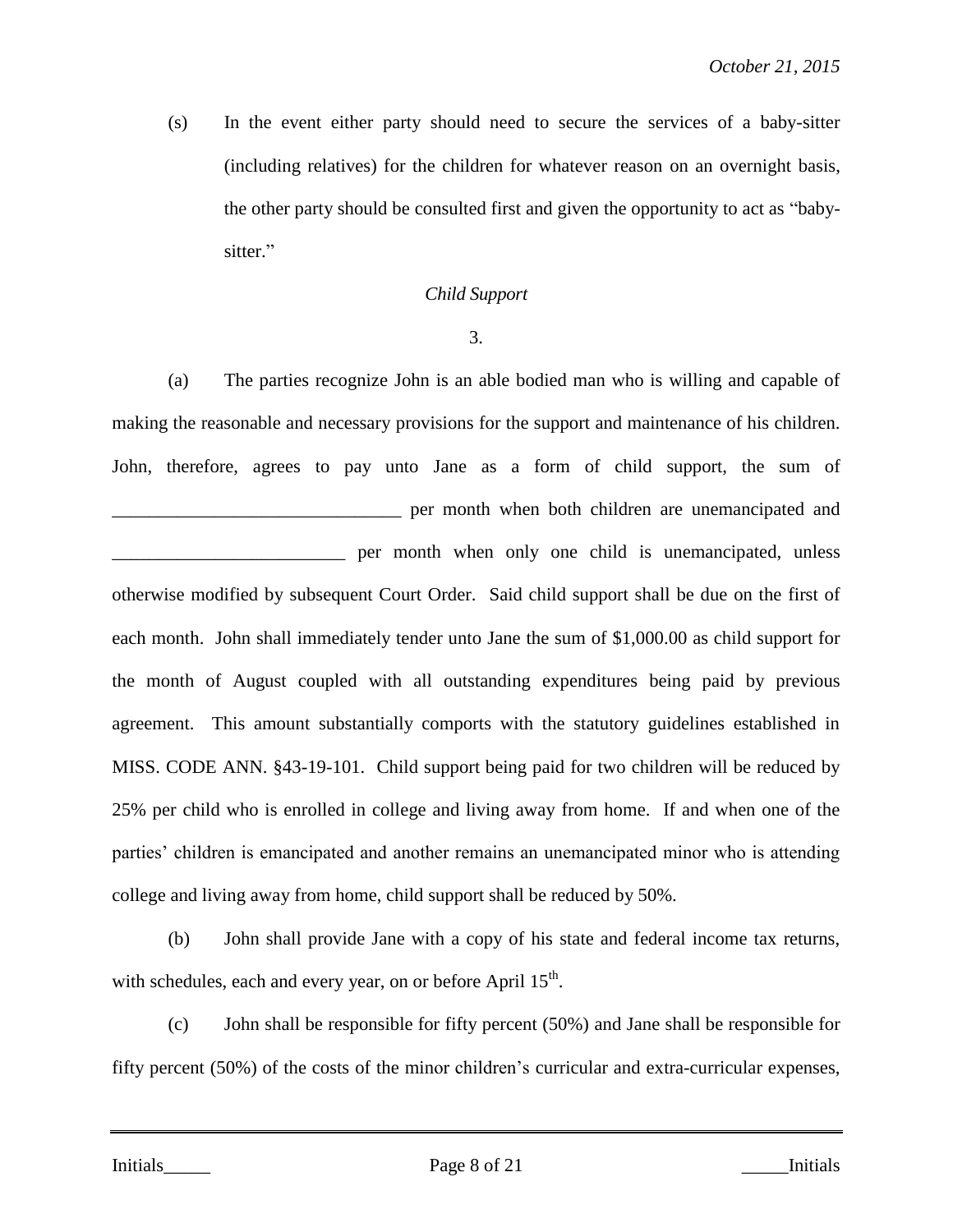including, but not limited to, the following: school fees; school computers, school lunches; school supplies; field trips; sports equipment; sports uniforms; gymnastics related expenses; and camps.

(d) John shall provide \_\_\_\_\_\_\_\_\_ with a cellular telephone and the associated service on his cellular telephone plan and Jane shall provide \_\_\_\_\_\_\_\_\_ with a cellular telephone and the associated service on her cellular telephone plan.

(e) Recognizing the importance of a college education, and for so long as the benefitting child maintains a 2.5 overall grade point average, diligently attends classes and makes reasonable progress toward an undergraduate degree, the parties agree John shall pay fifty percent (50%) and Jane shall pay fifty percent (50%) of all costs and expenses associated with each child's college education, limited to the costs of a Mississippi state college or university for in-state students. Such costs for a college education shall be defined as expenditures for the child's registration fees, tuition, activity fees, laboratory fees, books and on-campus room and board, but shall not extend beyond obtaining an undergraduate degree or the child's 23<sup>rd</sup> birthday, whichever occurs first. The college or university which the child attends shall be selected by John, Jane and the child, majority rule. Any scholarships or grants shall be credited first and the parties shall, in such instances, pay the balance owing per the percentages established herein.

# *Health Insurance*

# 4.

Jane agrees to maintain in full force and effect, her present policy of health, hospitalization and dental insurance, or equivalent policies, for the benefit of the minor children (even beyond age twenty-one (21) if enrolled in college and if allowed to do so by her insurance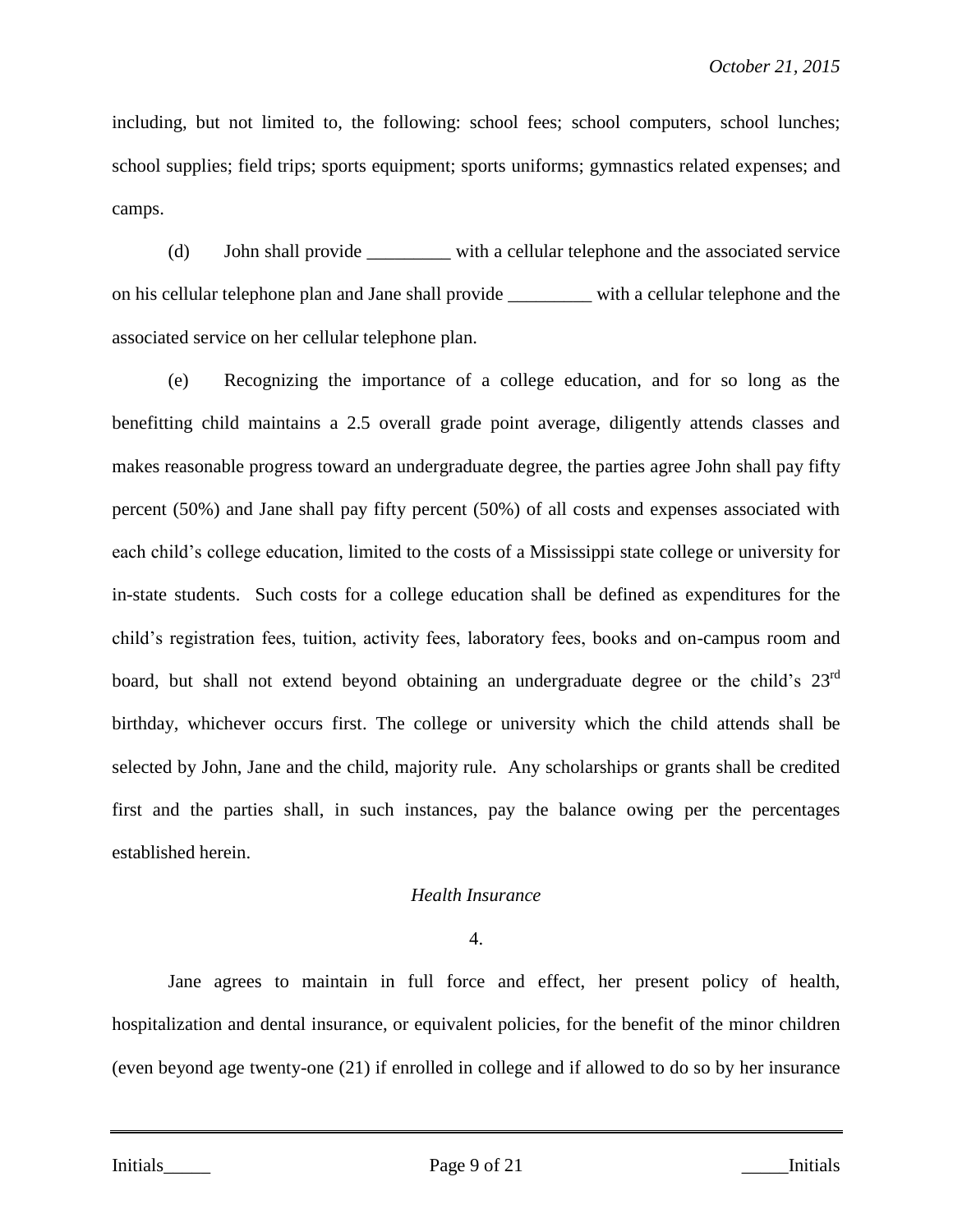carrier). The parties agree John shall be responsible for fifty percent (50%) and Jane shall be responsible for fifty percent (50%) of all costs and expenses associated with the insurance premium and the actual, out-of-pocket deductibles and co-pays not covered by insurance, including, but not limited to, medical, doctor, hospital, dental, orthodontic, optical, therapeutic, psychological and prescription drug expenses which are not covered and/or reimbursed by said insurance. Jane will provide John with a copy of her health insurance policy, insurance cards and any other insurance documents necessary for John's use in obtaining health and medical related services for the children. Each party will provide the other, in a timely fashion, true and accurate copies of any medical and/or dental bills incurred by them on behalf of the children, and the nonpaying party will promptly pay and/or reimburse the paying party for any such expenses that may have been paid and/or advanced by them.

# *Life Insurance*

#### 5.

(a) John agrees to obtain and maintain in full force and effect a policy or policies of life insurance in the minimum face amount of \$250,000.00. John shall name the minor children as primary and equal beneficiaries on said life insurance policy, with Jane as trustee of any funds which might be paid to or for the benefit of said children during their minority. John will provide Jane with a copy of said life insurance policy as well as written verification upon periodic request by Jane that said policy is, in fact, being maintained in full force and effect by him. John will not cancel, assign, borrow against or otherwise hypothecate said policy without the written consent of Jane.

(b) Jane agrees to maintain in full force and effect a policy or policies of life insurance in the minimum face amount of \$250,000.00. Jane shall name the minor children as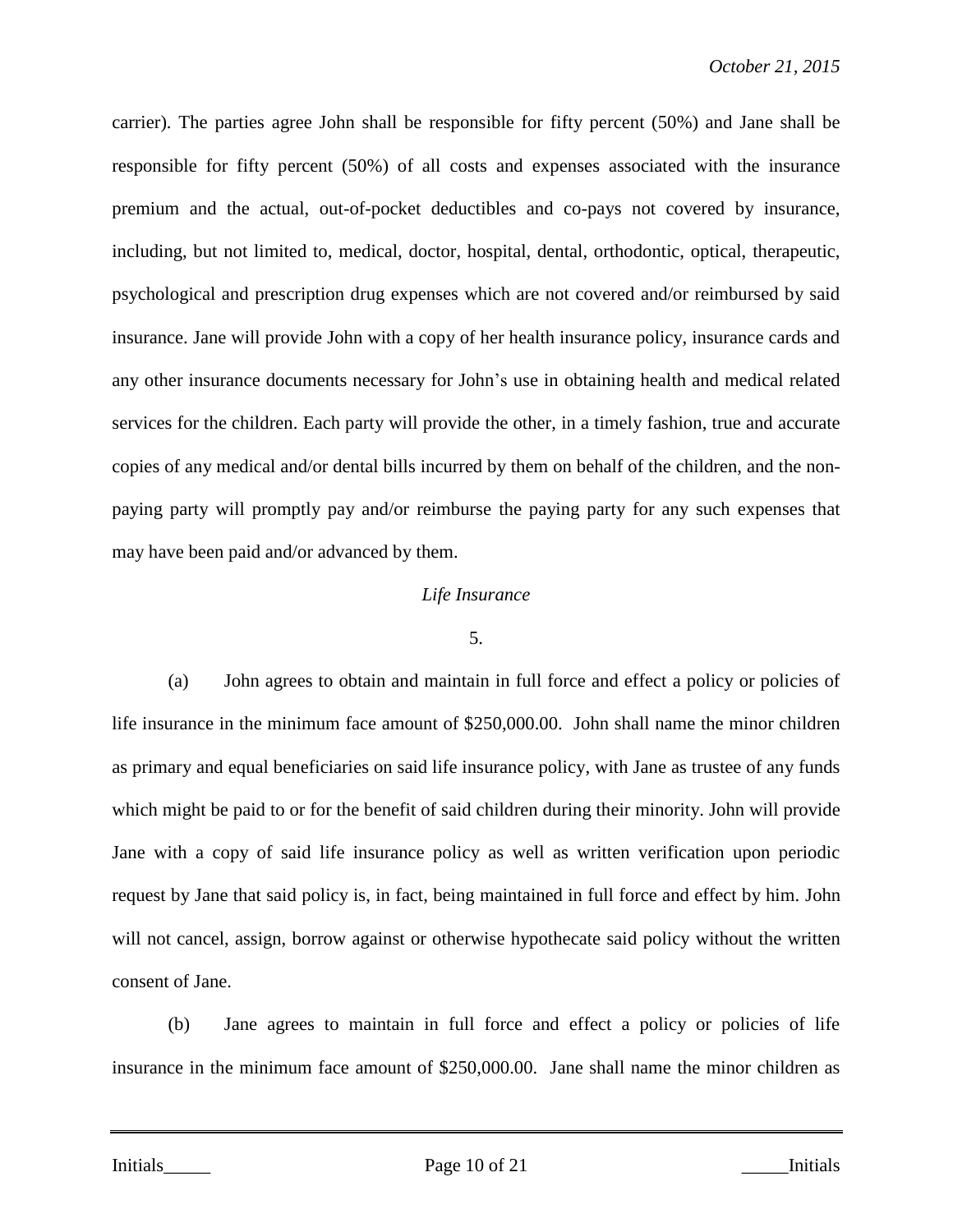primary and equal beneficiaries on said life insurance policy, with John as trustee of any funds which might be paid to or for the benefit of said children during their minority. Jane will provide John with a copy of said life insurance policy as well as written verification upon periodic request by John that said policy is, in fact, being maintained in full force and effect by her. Jane will not cancel, assign, borrow against or otherwise hypothecate said policy without the written consent of John.

# *Former Marital Domicile*

### 6.

The parties presently own jointly the marital domicile located at  $\Box$ , and John agrees Jane is entitled to retain, as

a part of her share of their marital property, the exclusive use, possession, control and ownership of said home and property, and in accordance therewith, John agrees he will convey to Jane by Warranty Deed, or other appropriate instrument of conveyance, his undivided one-half (1/2) interest, together with any and all other interest which he might have in and to said property, contemporaneously with Jane refinancing the loan or otherwise removing John from any and all liability thereon. Jane shall refinance the home within 90 days of entry of the Final Judgment of Divorce. In the event Jane is unable to refinance after having made good faith efforts to refinance same, she shall have an ongoing obligation to refinance as soon as possible. Upon the execution of this Agreement, Jane shall be solely responsible for all expenses related to the home, including but not limited to the mortgage, taxes, insurance, utilities, and all expenses of every kind related to the home. Further, Jane shall hold harmless John, from any and all liability associated with the former marital domicile. John hereby assigns to Jane any and all interest which he might have in and to any and all funds being escrowed for the payment of taxes and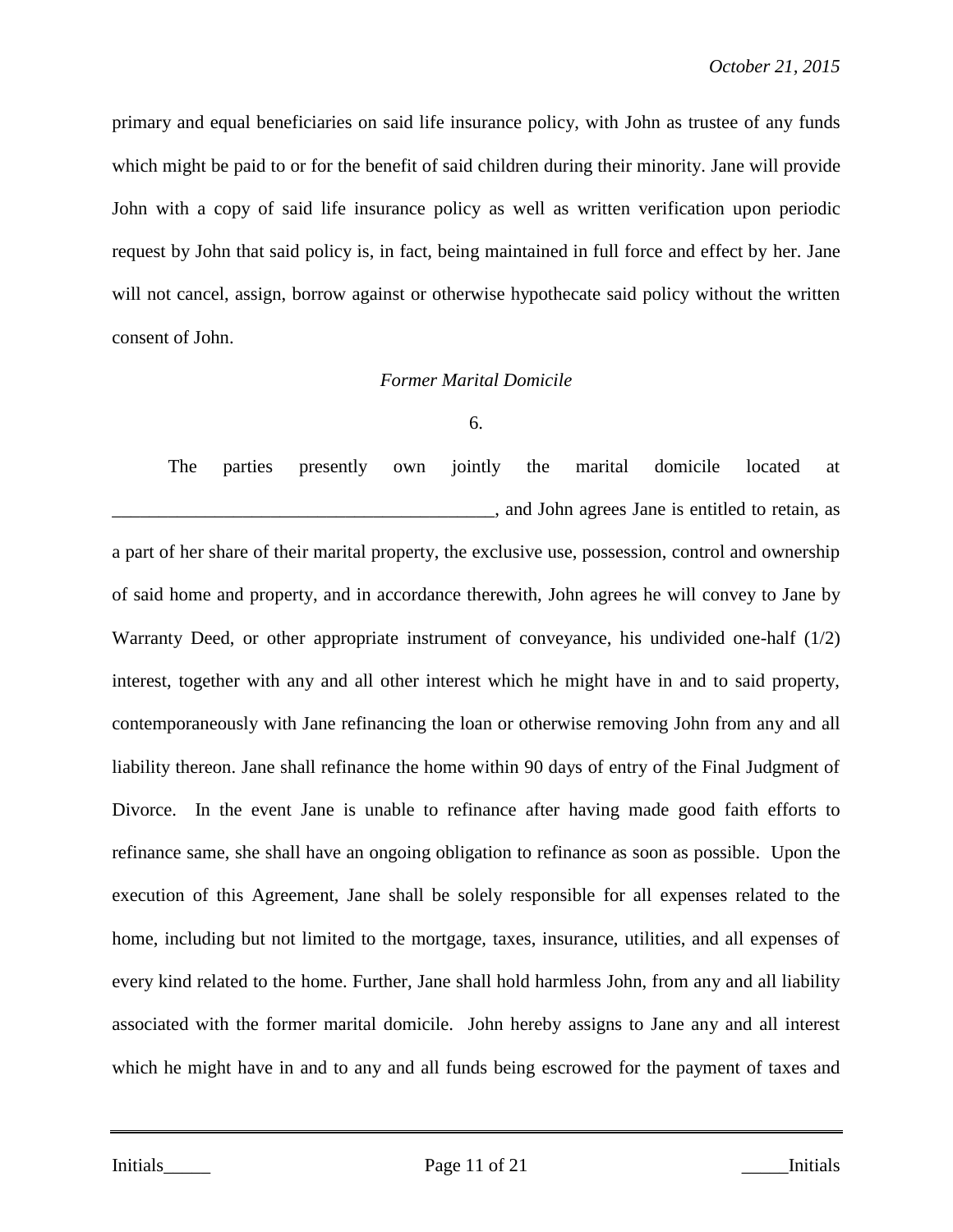insurance on said property, as well as any interest in and to any hazard insurance policy in force and effect on said property. John will also assign to Jane all utilities and utility deposits pertaining to said property.

# *Personal Property*

7.

John agrees Jane is entitled to and shall retain, as a part of her share of the marital property, the exclusive use, possession, control and ownership of all household goods, furnishings, appliances and other items of personalty located in and around the marital domicile and/or in her current possession and/or under her control, except for those items in John's possession and/or under his control and those items listed and attached hereto as Exhibit "1" to this Agreement, which shall constitute the separate personal property of John.

### *Other Real Estate*

#### 8.

(a) The parties presently own 1,000 acres of undeveloped property which is located at Jane agrees John is entitled to retain, as a part of his share of their marital property, the exclusive use, possession, control and ownership of said 1,000 acres of undeveloped property, and in accordance therewith, Jane agrees she will convey to John by Warranty Deed, or other appropriate instrument of conveyance, her undivided one-half (1/2) interest, together with any and all other interest which she might have in and to said property, contemporaneously with John refinancing the loan or otherwise removing Jane from any and all liability thereon. John shall refinance the 80 acres of undeveloped property within 90 days of entry of the Final Judgment of Divorce. In the event John is unable to refinance after having made good faith efforts to refinance same, he shall have an ongoing obligation to refinance as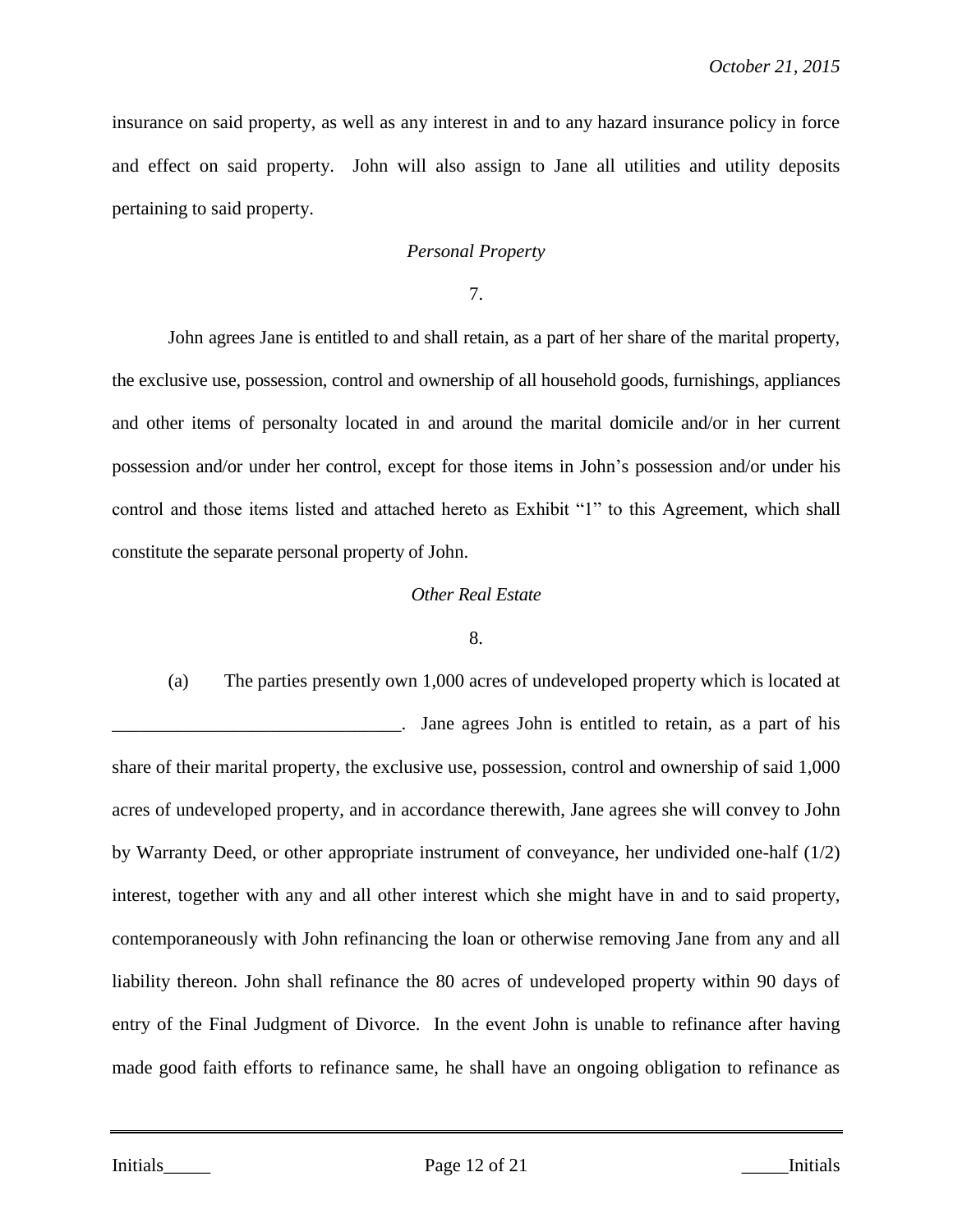soon as possible. Upon the execution of this Agreement, John shall be solely responsible for all expenses related to the 1,000 acres of undeveloped property, including but not limited to the mortgage, taxes, insurance, and all expenses of every kind related to the 1,000 acres of undeveloped property. Further, John shall hold harmless Jane, from any and all liability associated with the 1,000 acres of undeveloped property. Jane hereby assigns to John any and all interest which she might have in and to any and all funds being escrowed for the payment of taxes and insurance on said property, as well as any interest in and to any hazard insurance policy in force and effect on said property.

(b) John presently own approximately 500 acres of undeveloped property which is located on \_\_\_\_\_\_\_\_\_\_\_\_\_\_\_\_\_\_\_\_\_\_\_\_\_\_\_\_\_ and was a gift from his Uncle. Jane agrees John is entitled to retain, as a part of his share of their marital property, the exclusive use, possession, control and ownership of said undeveloped property, and in accordance therewith, Jane agrees she will convey to John by Warranty Deed, or other appropriate instrument of conveyance, any and all interest she might have in and to said property, contemporaneously with John removing Jane from any and all liability thereon, if necessary. Upon the execution of this Agreement, John shall be solely responsible for all expenses related to the undeveloped property, including but not limited to the mortgage, taxes, insurance, and all expenses of every kind related to the undeveloped property. Further, John shall hold harmless Jane, from any and all liability associated with the undeveloped property. Jane hereby assigns to John any and all interest which she might have in and to any and all funds being escrowed for the payment of taxes and insurance on said property, as well as any interest in and to any hazard insurance policy in force and effect on said property.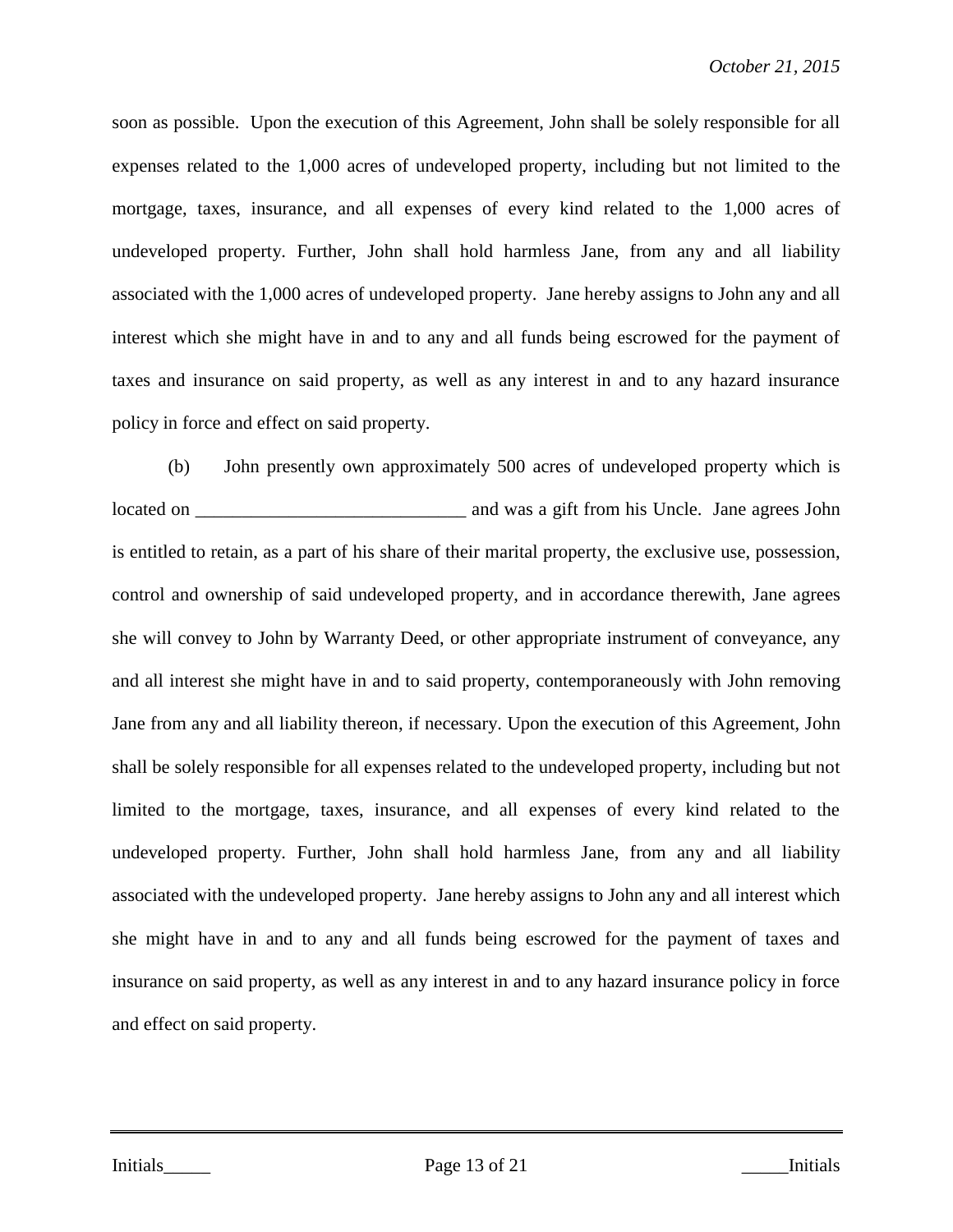#### *Automobiles*

9.

(a) John agrees to convey to Jane, as a part of her share of the marital property, by Certificate of Title, or other appropriate instrument of conveyance, any and all interest which he might have in and to that certain we we hicle which is presently in Jane's possession, and she shall pay any indebtedness, taxes, insurance and operational expenses associated with said vehicle, holding John harmless from any liability thereon.

(b) John shall retain the exclusive use, possession, control and ownership of that certain \_\_\_\_\_\_\_\_\_\_\_\_\_\_\_\_\_\_\_\_\_\_\_ vehicle which is presently in his possession, and he shall pay any indebtedness, taxes, insurance and operational expenses associated with said vehicle, holding Jane harmless from any liability thereon.

### *Waiver of Rights*

#### 10.

Except as otherwise specifically mentioned herein, John and Jane each relinquish any claim they might have, or may have in the future, against any cash accounts, checking accounts, savings accounts, certificates of deposit, cash money, stocks, bonds, IRA accounts, pension funds, life insurance funds, real property, retirement funds or any other accounts, funds or securities which are currently held in the name of the other party, or which one party transfers to another in this Child Custody and Property Settlement Agreement, or which are not mentioned herein but may come into possession of the other party in the future. John shall cooperate so his name is removed from the joint checking account at \_\_\_\_\_\_\_\_\_\_\_\_\_\_\_\_\_\_. Any remaining funds shall be the property of Jane as a form of property settlement.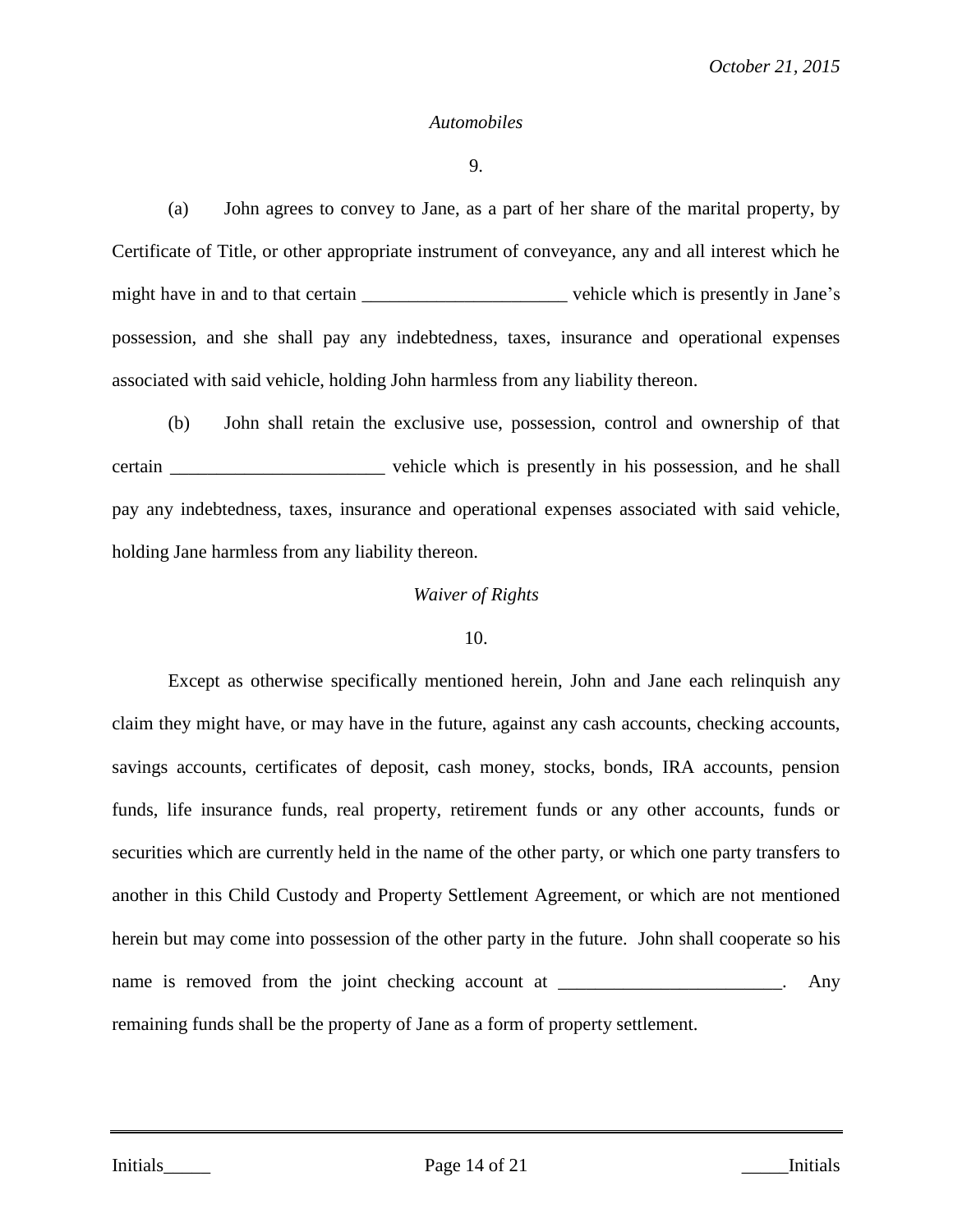# *Debts/Attorney Fees*

11.

(a) Except and unless otherwise specified herein, each party shall pay, as and when due any and all outstanding indebtedness incurred in his or her name alone during the course of their marriage, holding the other party harmless from any liability thereon. Neither party will make any further charges against the credit of the other party. The parties further covenant and agree to hold the other party harmless and indemnify the other against any loss, cost or expense, including legal fees and expenses, with regard to any and all indebtedness mentioned in this paragraph. The parties further hereto agree that neither party shall charge nor cause or permit to be charged to the other party, any purchases which either of them may make after this Agreement is entered into and shall not create any engagements or obligations in the name of or against the other, nor shall either party hereafter secure or attempt to secure any credit upon or in connection with the other. Each party warrants there are no charges on the other party's credit that have not been fully revealed to the other. If there are any unrevealed charges, the party making those charges shall be responsible for the payment of those unrevealed charges and shall indemnify and hold harmless the other from all claims, demands, actions and causes of action, including attorneys' fees, in connection therewith.

(b) John shall reimburse Jane for a portion of her attorney fees in the amount of \$25,000.00 within thirty (30) days following the dissolution of the parties' marriage.

# *Taxes/Valuation Methods*

12.

(a) The parties acknowledge that there are certain tax consequences pertaining to all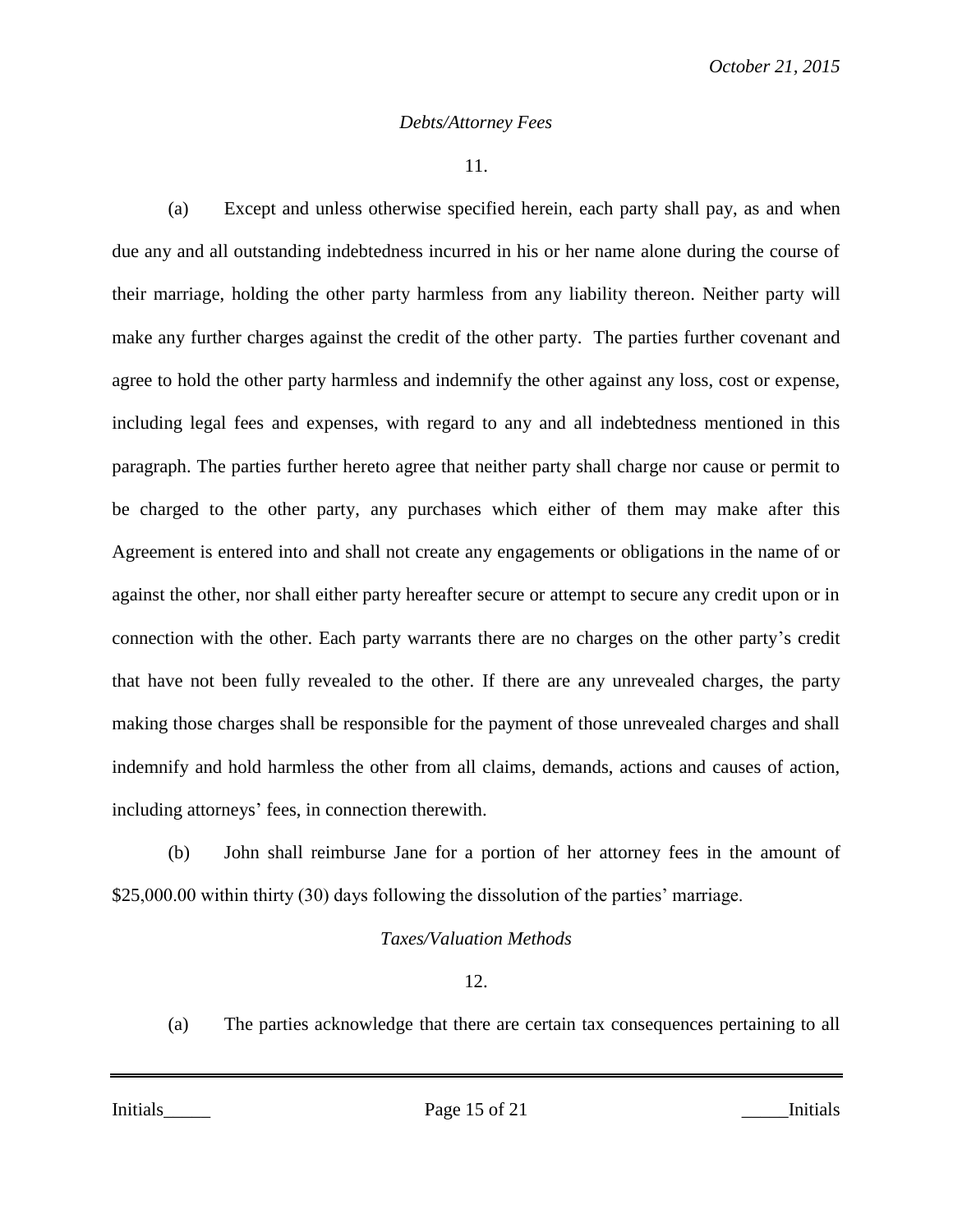divorce agreements, but neither party has been provided tax advice with respect to this Agreement from signed counsel of record. Each party has been informed that they should obtain independent tax information from a qualified tax accountant or tax attorney prior to the signing of this document, and each has been given the opportunity to seek said guidance.

(b) The parties also recognize that the regular means of determining fair value of property is to make use of a capable individual trained in assessment and appraisal techniques for the property sought to be valued. Notwithstanding the foregoing, in most instances the parties have elected to agree to the values or equities of their property divided herein without the employment of specialized appraisers in order to save time and additional expenses. The parties acknowledge that they themselves have relied on the valuation of such appraisers, if any, or on the value that they themselves have agreed, not on representations made by counsel of record.

(c) The parties agree that John is entitled to and shall be allowed to claim \_\_\_\_\_\_\_\_\_ as his exemption for state and federal income tax purposes for 2015 and all future years, and Jane will execute IRS Form 8332 and other tax forms or documents necessary to allow said exemption by John.

(d) The parties agree that Jane is entitled to and shall be allowed to claim as her exemption for state and federal income tax purposes for 2015 and all future years, and John will execute IRS Form 8332 and other tax forms or documents necessary to allow said exemption by Jane.

(e) The parties agree that once \_\_\_\_\_\_\_\_\_ attains the age of twenty-one (21) or otherwise becomes emancipated and can no longer be claimed as an exemption, the parties shall alternate claiming \_\_\_\_\_\_\_\_\_ as an exemption for state and federal income tax purposes. Jane shall be entitled to claim the child in odd-numbered years, and John shall be entitled to claim the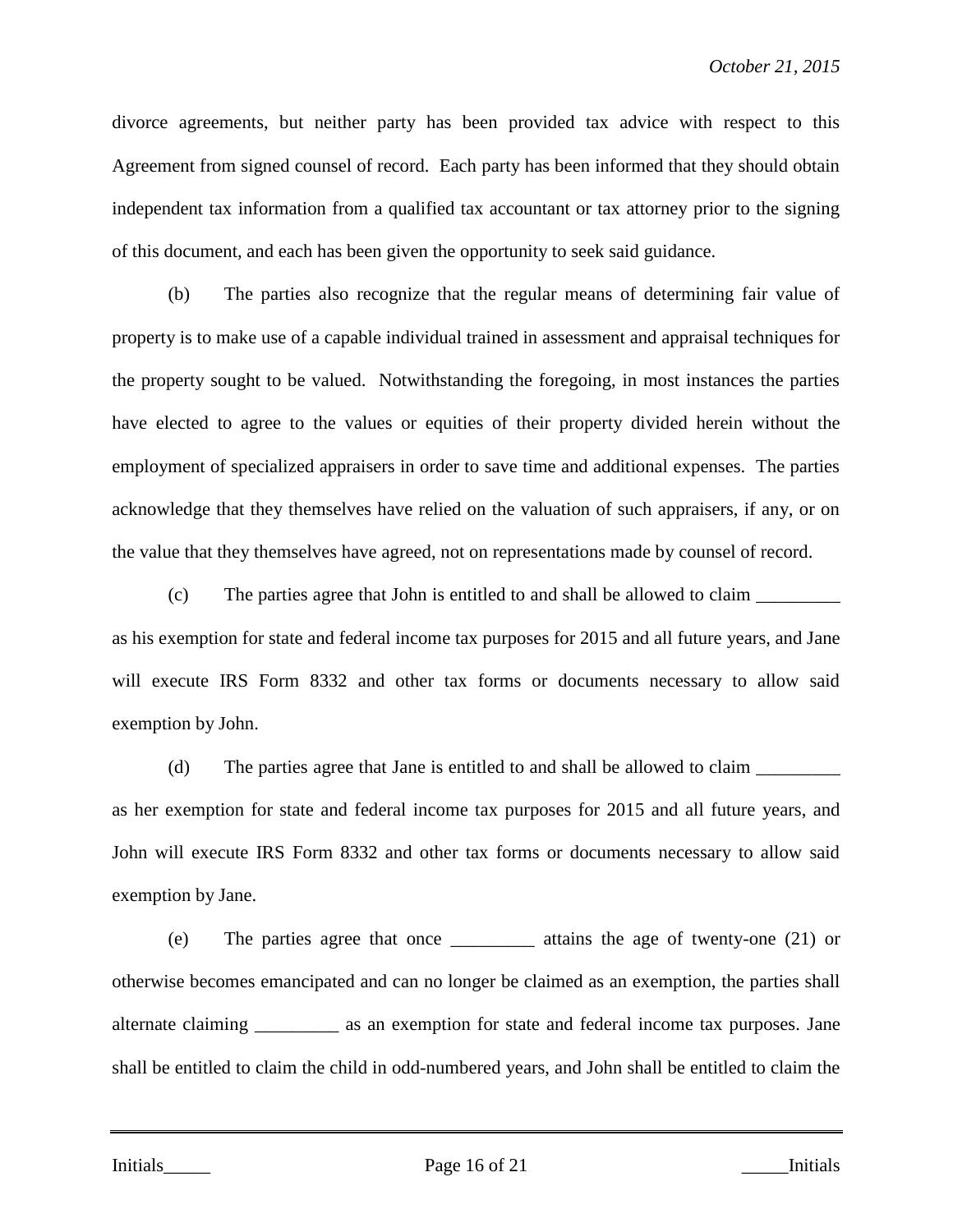minor child in even-numbered years. Each party shall execute IRS Form 8332 and other tax forms or documents necessary to allow said exemptions.

# *Bankruptcy*

13.

With respect to each party's responsibility for payment of certain debts and liabilities, and their obligations to hold the other harmless for the payment thereof, the parties understand and agree that their obligation is a non-dischargeable debt under the Bankruptcy Code, this obligation being part of the final financial support settlement for both parties.

# *Future Claims*

# 14.

(a) Each party releases, waives, and relinquishes any and all rights which he or she may now have, or may hereafter have, as the other's spouse under the present or future laws of any jurisdiction (i) to share in the estate of the other party upon the latter's death; and (ii) to act as Executor or Administrator of the other party's estate. This provision is intended to, and shall, constitute a mutual waiver by the parties to take against each other's wills, now or hereafter in force, under the present or future laws of any jurisdiction whatsoever. The consideration for each party's waiver and release is the other party's reciprocal waiver and release, to relinquish any and all rights in and to each other's estate, including the right of set-off, any and all distributive shares, and all rights of election presently provided for in any statute of this or any other jurisdiction.

(b) The parties agree this agreement shall be fully binding upon them and shall operate as a full and complete settlement and release of all claims and demands of every kind now existing or hereafter accruing concerning their separation, all claims which either party has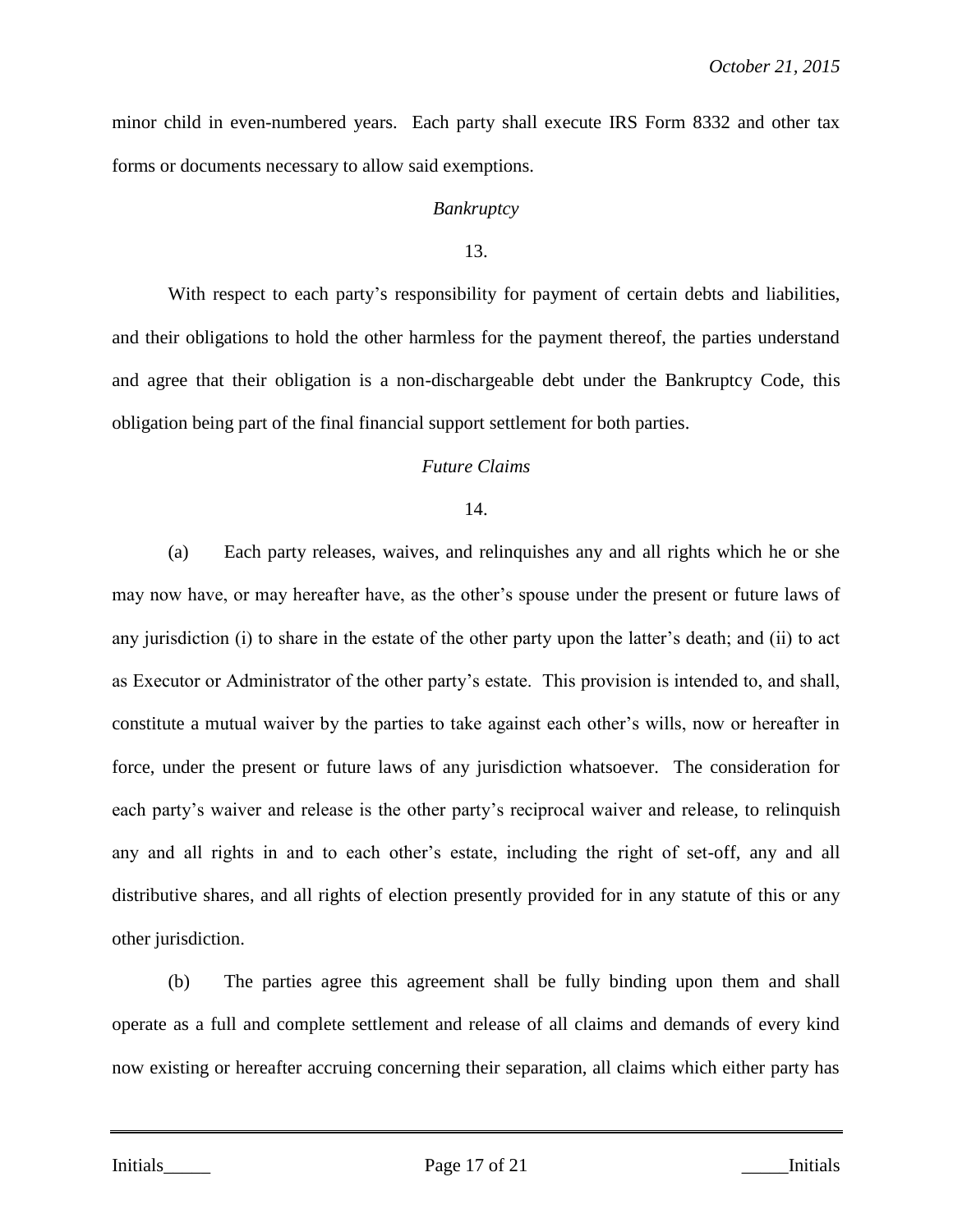or could assert against the other in any divorce or separate maintenance proceeding by either one against the other including, without limitation, all claims for property division, alimony, spousal support, maintenance and counsel fees, and any other ancillary, incidental or collateral relief which could be sought in a divorce or separate maintenance action. It is further expressly agreed this instrument shall be made a part of any final judgment or decree of divorce entered by a court of competent jurisdiction and the terms, provisions and conditions of this agreement shall be incorporated in any such judgment or decree as a part thereof.

(c) Both parties expressly release and waive any and all claims, they have or might have, whether known or unknown, against any third party arising out of their marital relationship or any alleged breach thereof including, but not limited to, any claim based upon alienation of affection.

# *Adequate, Reasonable and Satisfactory Agreement*

# 15.

Each party acknowledges that provisions herein made for him, her and their minor children are adequate, reasonable, and satisfactory to him and her. Accordingly, each accepts the same in full and final settlement and satisfaction of any and all claims and rights that each may now or hereafter have against the other. Each of the parties hereto shall execute and deliver any and all instruments which the other party may reasonably request for the purpose of making effective the provisions of this Agreement.

# *Continuing Validity*

# 16.

This Agreement shall not be invalidated or otherwise affected by reconciliation between the parties hereto, or a resumption of marital relations between them unless said reconciliation or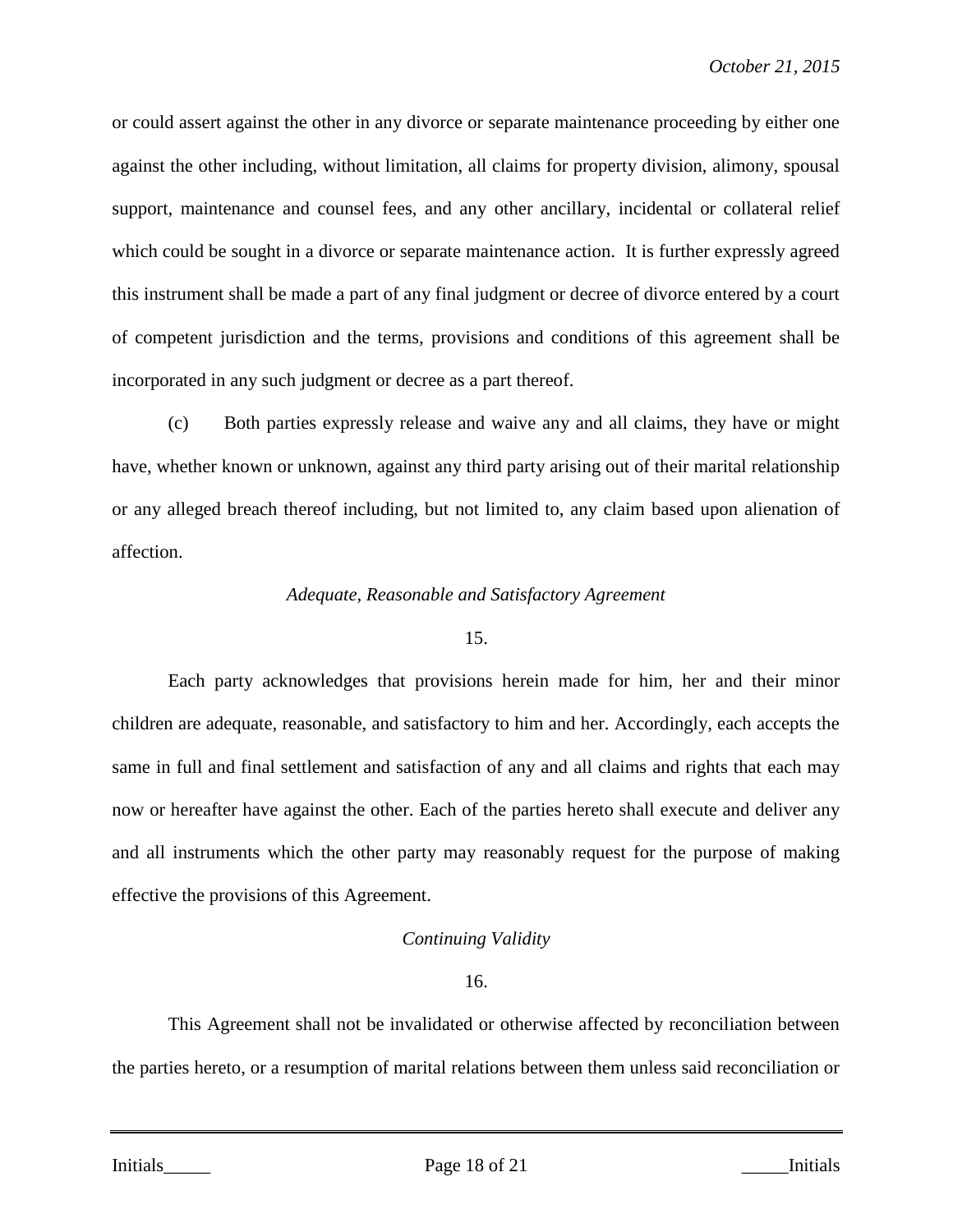said resumption be documented by a written statement, executed and acknowledged by both parties, with respect to said reconciliation, setting forth that they are canceling this Agreement. The parties agree this Agreement may be made a part of a Final Judgment of Divorce to be entered by the Chancery Court of \_\_\_\_\_\_\_\_\_\_\_\_\_\_\_\_\_\_\_\_ County, Mississippi, in any subsequent action filed in good faith by either party in said Court or in any other Court of competent jurisdiction. If any party stops or unduly delays the timely dissolution of the marriage on the ground of irreconcilable differences, the other party shall have the right and the option to rescind this Agreement, or, in the alternative, to seek strict enforcement of same.

IN WITNESS WHEREOF, witness our signatures, this the \_\_\_\_ day of \_\_\_\_\_\_\_\_\_\_, 2015.

> \_\_\_\_\_\_\_\_\_\_\_\_\_\_\_\_\_\_\_\_\_\_\_\_\_\_\_\_\_\_\_\_\_\_\_\_\_\_\_\_\_\_\_\_\_ JANE

> \_\_\_\_\_\_\_\_\_\_\_\_\_\_\_\_\_\_\_\_\_\_\_\_\_\_\_\_\_\_\_\_\_\_\_\_\_\_\_\_\_\_\_\_\_ JOHN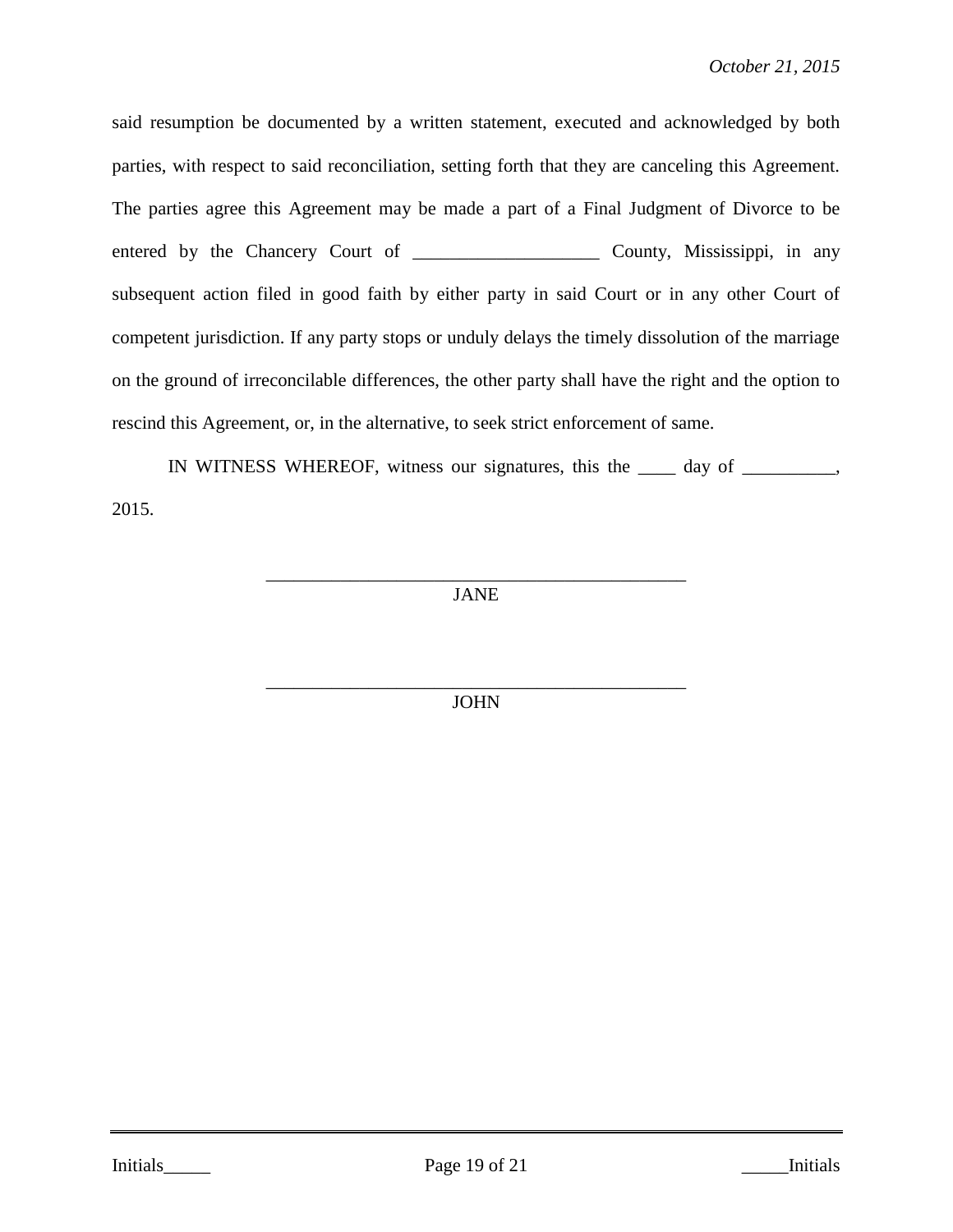STATE OF MISSISSIPPI COUNTY OF \_\_\_\_\_\_\_\_\_\_

PERSONALLY CAME AND APPEARED BEFORE ME, the undersigned authority in and for the county and state aforesaid, the within named JOHN, who, on his oath stated that he signed and delivered the above and foregoing Child Custody and Property Settlement Agreement on the date and year therein mentioned with the specific purposes therein stated as his own true act and deed, and that the matters and facts stated therein are true and correct.

> \_\_\_\_\_\_\_\_\_\_\_\_\_\_\_\_\_\_\_\_\_\_\_\_\_\_\_\_\_\_\_\_\_\_\_\_\_\_\_\_\_\_\_\_\_ JOHN

SWORN TO AND SUBSCRIBED BEFORE ME, this the \_\_\_ day of \_\_\_\_\_\_\_\_\_, 2015.

NOTARY PUBLIC

\_\_\_\_\_\_\_\_\_\_\_\_\_\_\_\_\_\_\_\_\_\_\_\_\_\_\_\_\_\_

*My Commission Expires:*

STATE OF MISSISSIPPI COUNTY OF \_\_\_\_\_\_\_\_\_\_

PERSONALLY CAME AND APPEARED BEFORE ME, the undersigned authority in and for the county and state aforesaid, the within named JANE, who, on her oath stated that she signed and delivered the above and foregoing Child Custody and Property Settlement Agreement on the date and year therein mentioned with the specific purposes therein stated as her own true act and deed, and that the matters and facts stated therein are true and correct.

> \_\_\_\_\_\_\_\_\_\_\_\_\_\_\_\_\_\_\_\_\_\_\_\_\_\_\_\_\_\_\_\_\_\_\_\_\_\_\_\_\_\_ JANE

SWORN TO AND SUBSCRIBED BEFORE ME, this the \_\_\_\_ day of \_\_\_\_\_\_\_\_\_, 2015.

*My Commission Expires:*

NOTARY PUBLIC

\_\_\_\_\_\_\_\_\_\_\_\_\_\_\_\_\_\_\_\_\_\_\_\_\_\_\_\_\_\_